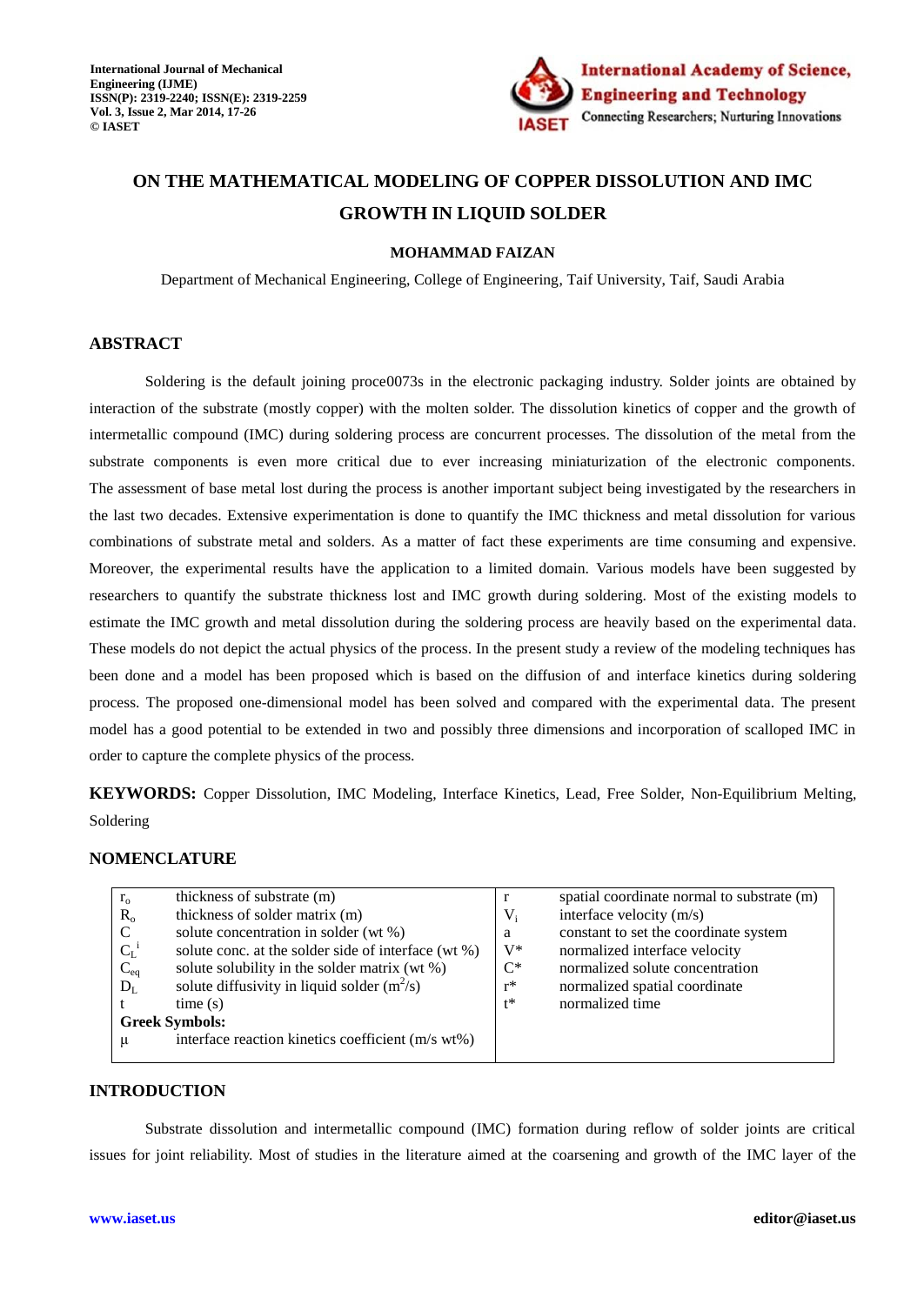solder joints during service and only limited data is available for the wet phase of soldering process. This is particularly true for lead-free solders, which are still in the developing stage [1-2]. During soldering process, the substrate material reacts with solder and eventually dissolves into the solder matrix. The intense substrate-solder interaction also favors quick depletion of substrate material [3]. Rapid depletion of substrate is contributing to dewetting and early failure of the joint. Dissolution of substrate in lead-free solders is observed to be much higher than lead-bearing solders [4]. As the thickness of substrate is small and limited, the substrate material must be preserved and kept under control during soldering process [3]. Therefore, the loss of copper is of particular importance to the integrity of solder joints and the overall reliability of electronic devices. As a result, extensive research has been performed in the last decade on solder/Cu interface reactions [5-8].

Considering the wet soldering reaction as an isothermal process, as the molten solder comes in contact with the substrate, the substrate material starts to dissolve. Let us assume that the substrate is made up of  $\alpha$  phase and the solder as β phase. It is further assumed that α phase has a limited solubility at equilibrium in the β matrix. This equilibrium concentration, at a particular temperature, can be calculated from the corresponding binary phase diagram. Due to the soldering reaction, the concentration of the solute  $(\alpha$  phase) increases at the interface. If the original concentration of solute in the β phase matrix is less than the equilibrium concentration at the given temperature,  $\alpha$  phase will have a tendency to diffuse in the bulk solder matrix. Substrate dissolution is assumed to proceed by a sequential mechanism involving two separate processes. The first process involves the crossing of the substrate element through the interface between  $\alpha$  phase and β matrix followed by diffusion of substrate element in the solvent matrix. Each of the two mechanisms consumes time. The slowest mechanism controls the rate of the entire process. The first process is known as interface controlled mechanism and is governed by the interface reaction rate while the second is called the long-range diffusion process. The dissolution process of  $\alpha$  phase is governed both by the interface reaction and long-range diffusion. If the interface reaction mechanism proceeds sufficiently fast with respect to the long-range diffusion, then the concentration of the solute at the interface will be maximal and equal to the equilibrium concentration of the dissolving phase. Therefore, long-range diffusion controlled mechanism implies a local equilibrium at the interface. However, due to the finite rate of reaction at the interface, especially during the initial stage of the dissolution process, the concentration of  $\alpha$  phase at the interface will not be in equilibrium. Consequently, non-equilibrium condition exists at the interface during early stages of dissolution process.

Dissolution of metals or their compounds in the solvent matrix has been an important phenomenon in the metallurgical processing of metals. Researchers long ago have devised various numerical models to understand the process [12-17]. While majority of these models assume an equilibrium state at the moving interface [12-14], some of the models consider non-equilibrium conditions also [15-17]. Almost all of these models deal with the dissolution of metal compounds or precipitates into solid metal matrix.

The focus of the present study is to develop a mathematical model to simulate soldering process and to understand the dissolution behavior of substrate material. Lead-free solders are the much desired industry standard soldering materials in recent and coming years. Almost all the potential candidate materials are high tin-containing solders. In an attempt to setup a more accurate yet simple model for the copper dissolution, we have not considered the formation of intermetallic compound (IMC) at the copper-solder interface. However, the formation of IMC is an important phenomenon observed in such processes. We will incorporate the compound formation in future models. The present study aims at the relative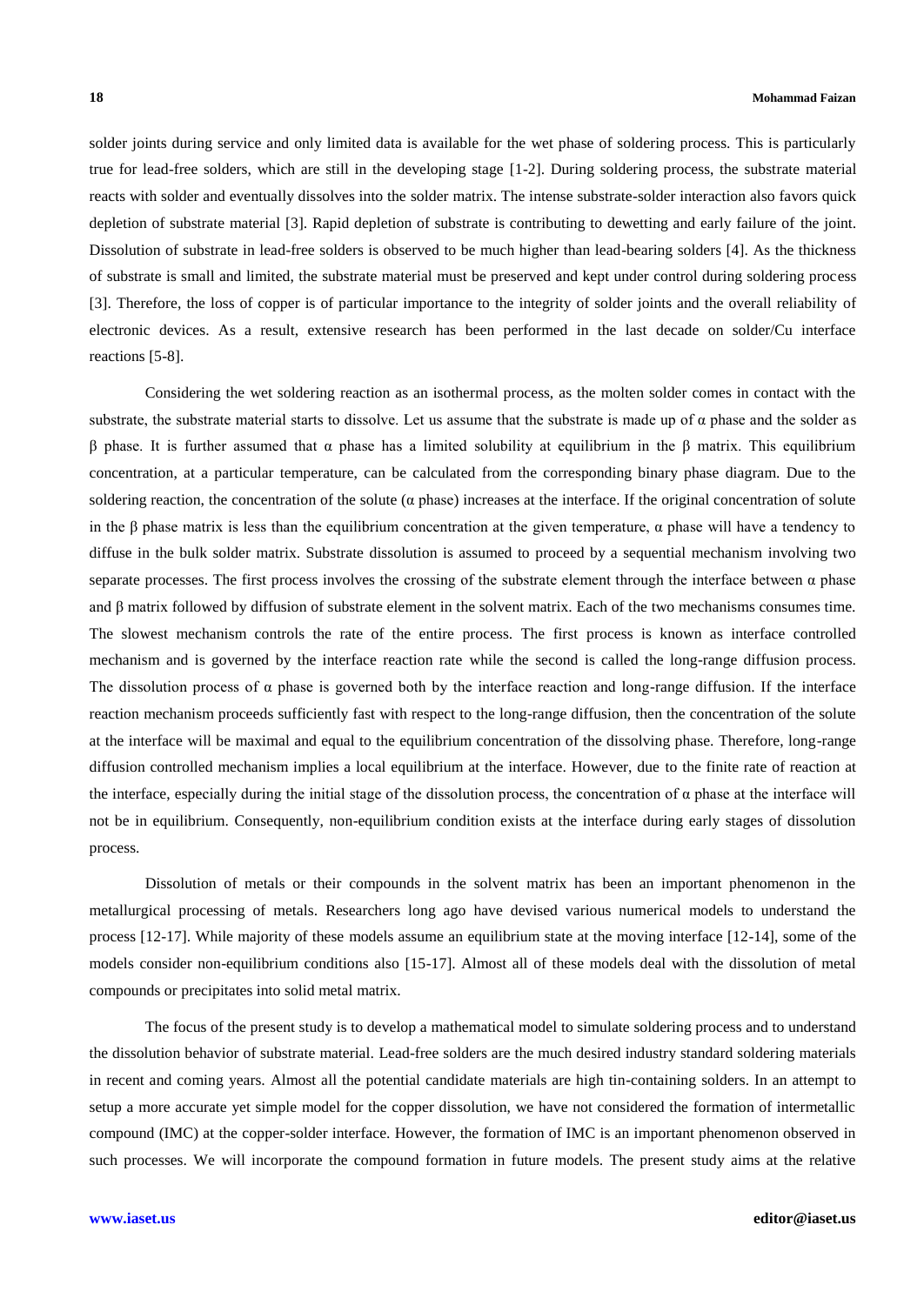### **On the Mathematical Modeling of Copper Dissolution and IMC Growth in Liquid Solder 19**

importance of the interface kinetics reactions and long-range diffusion mechanisms during copper-tin interaction and the subsequent dissolution of copper in Sn matrix during the wet phase of soldering process.

# **MODELING HISTORY**

The copper-tin interaction and the dissolution of copper in the solder during wet soldering reaction is a complicated process. Due to this complex nature of the reaction process, most of the previous models for the quantitative analysis of the copper dissolution are based on phenomenological notions. These empirical models do not deal with the actual physics involved in the process.

### **Arrhenius Model**

The most widely cited model in the literature is better known as a power law relation. The model is inherently applied to quantify the products of chemical reaction. The experimental data follow the power law relationship. If  $x$  is the thickness of the copper layer dissolved in the reflow time, *t* at a reflow temperature, *T*, then the power law can be written as:

$$
x(T,t) = Dt^n \tag{1}
$$

where *D* and *n* are the two fitting parameters. Usually, *D* is called the diffusion coefficient. Then for each curve, with a given value of  $n$ , one can fit the data with equation (1) to estimate a value for  $D$ , which is now a function of the reflow temperature. The plot of experimentally estimated *D* values with respect to the corresponding reflow temperature in a logarithmic scale, exhibits a linear relationship. It is then suggested that the diffusion coefficient *D* could be related to the reflow temperature through an Arrhenius type equation as follows:

$$
D = D_o e^{\left(\frac{-Q_a}{RT}\right)}\tag{2}
$$

where *D*<sup>o</sup> is a pre-exponential temperature-independent constant, *Q<sup>a</sup>* the apparent activation energy, and *R* the universal gas constant. By fitting the data with Eq. (2), one can estimate two important kinetics parameters,  $D_0$  and  $Q_a$ , for IMC growth and/or copper dissolution in the solder. These empirical models do not specifically deal with the interface kinetics or diffusive mechanisms involved in the dissolution of copper during soldering process.

Chada et al. [24] introduced an enhancement in the Arrhenius model. The analysis was done for the reflow of eutectic Sn-Ag solder on a Cu substrate. The improved method took into account the dissolution and precipitation of the intermetallic phase during the thermal cycle of the reflow process. To take into consideration the effect of non-isothermal behavior they divided the relevant temperature-time profile of reflow cycle into practically small isothermal regions. Kinetic parameters were calculated numerically for each isothermal portion of the cycle. A simultaneous dissolution of the IMC was considered until the time when solder is saturated with Cu. Net growth of the IMC in each time step was taken as the growth minus dissolution prior to solder saturation and growth plus precipitation after the solder was saturated with Cu. The model was primarily based on the power law relationship, and required the experimentally determined data to calculate parameters for the equation.

### **Analytical Models Using Mass Balance**

The diffusivity parameter appearing in equation (1) is not the real diffusivity of the solder, rather it has been cited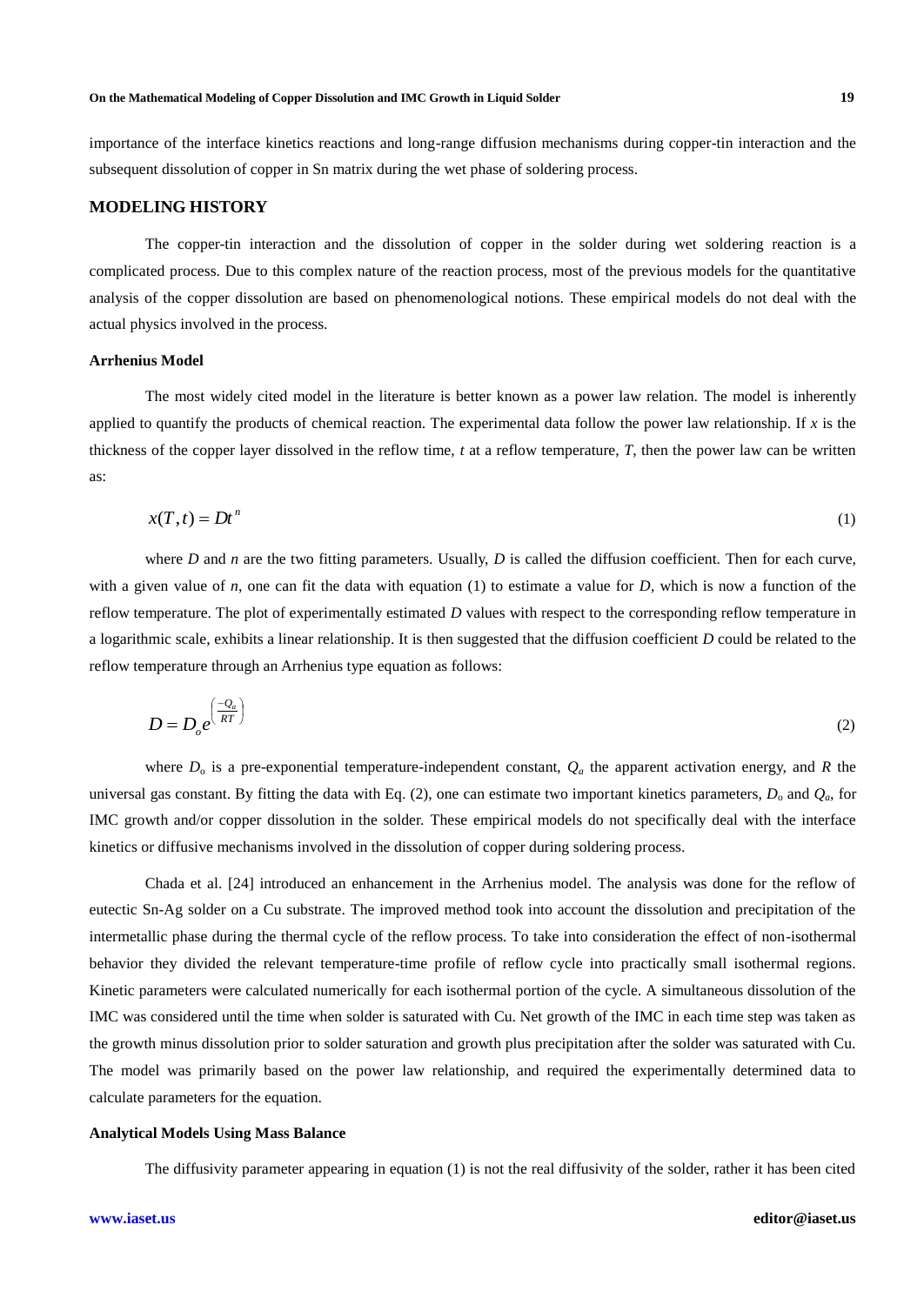in literature as the apparent diffusivity of solute. In an attempt to crystallize the subject of diffusivity, Ghosh [25] analyzed the coarsening kinetics of Ni3Sn<sup>4</sup> scallops during the interfacial reaction between liquid solders and Cu, Ni, Pd and Ni-Pd substrates. Eutectic Sn-Ag, Sn-Bi and Sn-Pb solders were reflowed over the substrates for various times and at different temperatures. Ghosh suggested the shape and kinetics of the IMC on Ni substrate similar to that of Cu<sub>6</sub>Sn<sub>5</sub>. A similar analysis by previous researchers [25, 26] was done and the kinetic parameters were estimated. Coarsening kinetics of  $NI_3Sn_4$  scallops was rigorously investigated in this study. It was demonstrated that in the radial growth of scallops the grain boundary diffusion might be playing a dominant role. A relation was presented as follows for connecting various diffusivity values involved in the coarsening process.

$$
D_{app} = D_{bk} + \frac{\kappa \delta D_{gb}}{\overline{d}} \tag{3}
$$

where  $D_{app}$ ,  $D_{bk}$  and  $D_{gb}$  are apparent, bulk and grain boundary diffusivity respectively. Grain boundary width,  $δ$  and a geometric parameter, κ are also involved in the process. With the assumption that the thickening of Ni<sub>3</sub>Sn<sub>4</sub> scallops is controlled by the grain boundary diffusivity only, the equation was simplified after dropping the first term on the right hand side of equation.

In an attempt to estimate the rate of consumption of copper in a soldering process [27], they analyzed the reflow process of eutectic Sn-Pb solder on Cu substrate. With the assumption that the amount of copper lost from the substrate is the sum of the copper present in the Cu-Sn compound and in the liquid solder, they presented a mass balance equation. When the molten solder gets saturated with Cu, the consumption rate of Cu depends only on the change of volume of Cu-Sn compounds. Kim and Tu demonstrated that the experimental data for Cu consumption closely followed equation the proposed mass balance equation. But their analysis was good for the case where the amount of solder is very small and the results will be valid only after the solder is saturated with Cu.

In another study Kim and Tu [28] investigated the growth of IMC during the reflow reaction of Sn-Pb alloy solder on Cu substrate. The focus of the study was to assess the mechanism involved behind the growth of scallops of  $Cu<sub>6</sub>sn<sub>5</sub>$ compound. They found, like other researchers, that the scallops of the IMC compound grow larger but fewer with time. The basic mechanisms involved behind the growth were proposed to be the ripening reaction among the scallops and the interfacial reaction between the scallops and the substrate. However, they suggested that the ripening is not a constant volume process since it is also accompanied with the soldering reaction at the Cu/IMC interface. The ripening flux was calculated following the Gibbs-Thomson effect and the Cu concentration in the molten solder at the surface of the IMC grain was suggested following an exponential equation. Another flux, contributing to the growth of the IMC phase, called the interfacial reaction flux was calculated with the assumption that the total Cu lost from substrate was equal to the total amount of Cu dissolved through the open channels, and was given though an equation. By making use of the Gauss' theorem, the two fluxes were combined together to give a final relation for the growth of IMC scallops with time. One term in the final equation represented ripening and the other term pertained to the interfacial reaction. The analysis is good only when the solder is saturated with solute.

### **Fick's Law**

The assumption of a constant mean radius of the IMC scallop as given in [28] was relaxed in another study by Gusak and Tu [29] in 2002. In this analysis of the growth of IMC scallops with time, they considered a bell-shaped size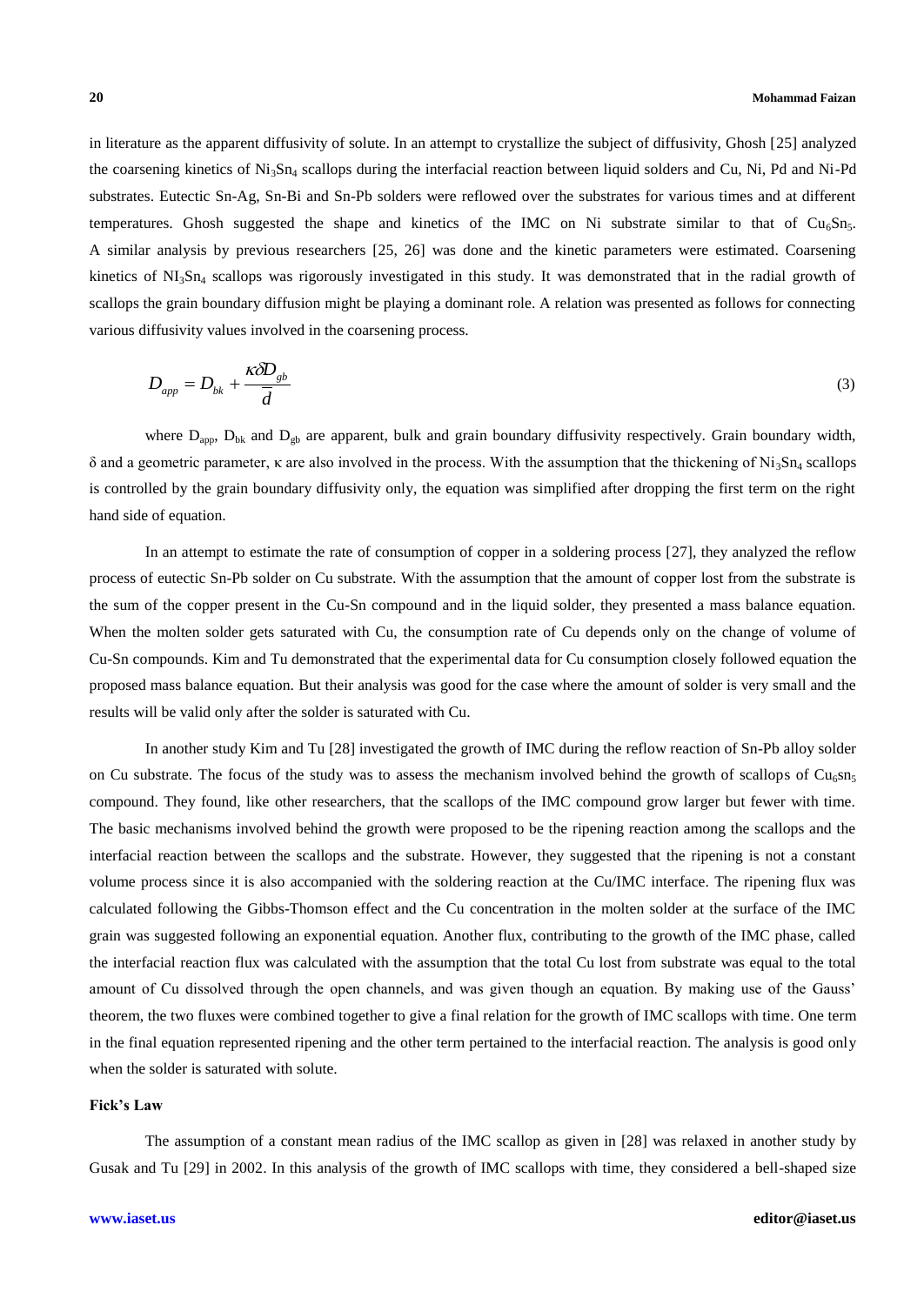distribution of the spheroids. The total flux of Cu contributing to the growth of these scallops was again considered to be the sum of the ripening and interfacial reaction. A mathematically tedious analytical solution was presented and it was concluded that the ripening process in the IMC growth is a flux driven ripening (FDR) process. However, the analysis was limited to the condition when the solder is saturated with solute. The application of the study was stated to be marginal or nil prior to the saturation stage. For the dissolution of the solute in the molten solder, a relation by Dybkov [30] is widely cited in literature. The equation is given as follows:

$$
\frac{dc}{dt} = k^* \frac{S}{V} (c_s - c) \tag{4}
$$

where  $c_s$  is solute solubility in liquid solder at the reflow temperature, c is concentration of solute in the solder at any time, t,  $k^*$  is dissolution rate constant, S is the surface area of the intermetallic compound in contact with the solder and V is volume of the liquid solder. It is important to note that the dissolution rate constant,  $k^*$  is an experimentally determined parameter and represents the overall rate of dissolution and does not particularly reflect any reaction kinetics at the dissolving interface. It can easily be demonstrated that equation (4) follows immediately from Fick's equations on the assumption of a quasi-stationary distribution of the concentration of solute components within the diffusion boundary layer. This means that the solute distribution in the diffusion boundary layer is close to linear. However, this assumption is not always true especially at the beginning of the dissolution process and one should use the Fick's law of diffusion to address the problem in a concise manner.

### **Combined Thermodynamic and Kinetic Model**

The modeling attempt to simulate the IMC growth through combination of thermodynamics and kinetics is probably the most accurate approach to deal with the complicated physics of the process. Through this approach one can capture the phase stability, growth rate of reaction products and driving force for the chemical reactions. The one dimensional combined thermodynamic – kinetic model was suggested by Ronka et al. [31] and Kivilahti [32] with the assumption of IMC growth as purely a diffusion controlled process. However, the disadvantage of such approach is that the model is still dependent of the experimentally determined growth kinetic parameter for a particular material system. A very extensive database for the lead-free system is needed in order to model the problem with this approach.

### **Phase Field Model**

Phase field modeling is the most promising technique to evaluate the evolution of the irregular morphology of the IMC in liquid solder. The effect of grain boundary diffusion, solder/IMC interface energy and the solder composition etc. can all be considered through this approach. However, the precise data for these parameters is still not known for the leadfree solder system.

### **Present Mathematical Model**

To demonstrate the basic physics of the non-equilibrium process of copper dissolution, a better understanding of the relative importance of interface kinetic reaction and long-range diffusion at various stages of soldering process is important. In the present simulation, we propose a more mathematically rigorous model involving interface kinetics and diffusion. The model is based on the fundamental governing equations. Considering the soldering process as isothermal, the one-dimensional mass diffusion equation can be written as follows: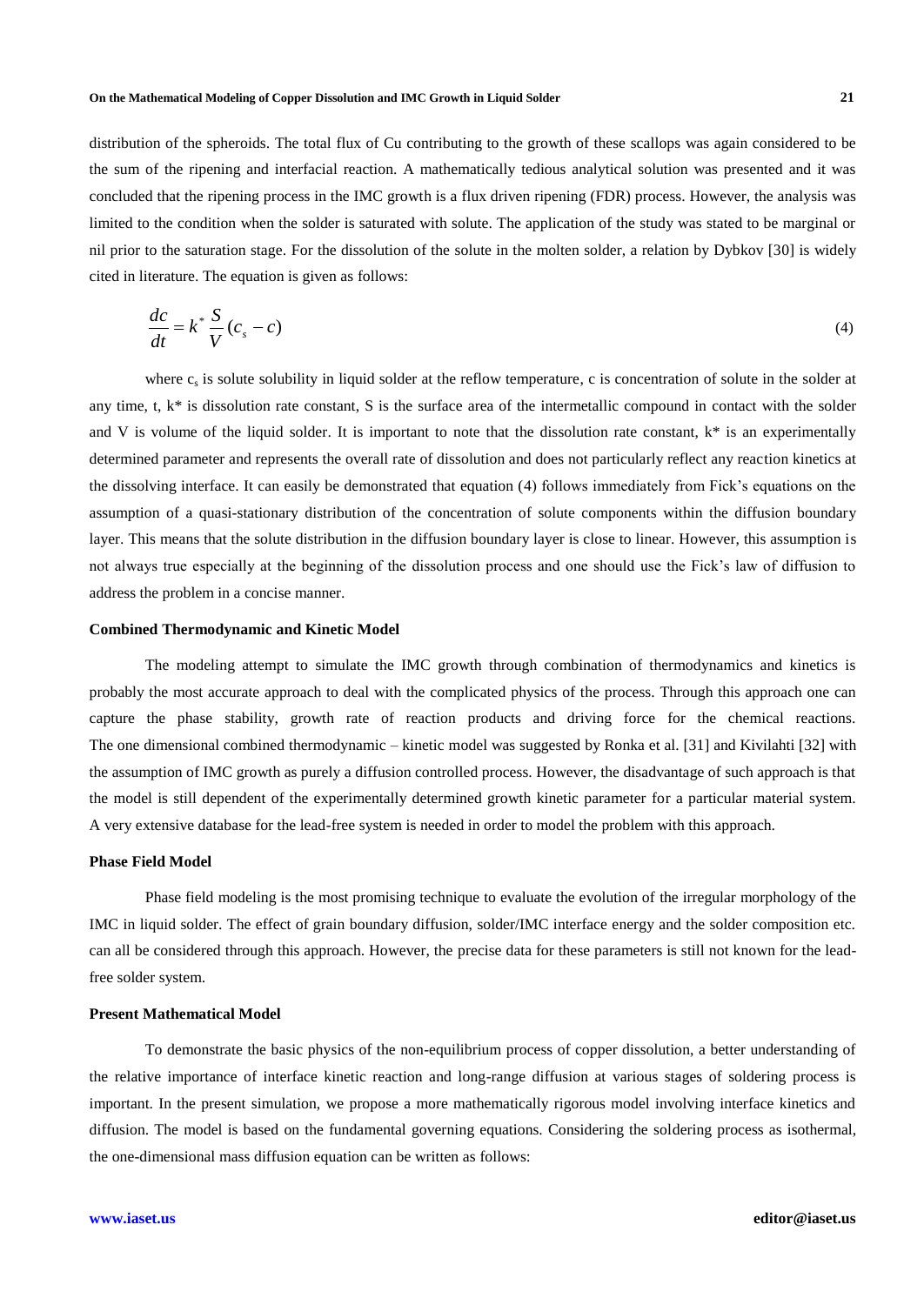**22 Mohammad Faizan**

$$
\frac{\partial C_L}{\partial t} = \frac{1}{r^a} \frac{\partial}{\partial r} \left( r^a D_L \frac{\partial C_L}{\partial r} \right)
$$
(5)

where the symbols have the usual meanings as given in nomenclature and the constant *a* can have the values 0, 1, or 2 respectively for linear, cylindrical or spherical coordinate systems.

At the copper-solder interface, after neglecting the diffusion in solid, we have a mass conservation condition as:

$$
C_L^i V_i = -\left(D_L \frac{\partial C_L}{\partial r}\right)_i \tag{6}
$$

It is to be noted that  $V_i$  is negative because the interface moves in the negative direction of the spatial coordinate during dissolution. In addition, at the interface, the following kinetic relationship can be obtained [17, 23]:

$$
V_i = \mu (C_L^i - C_{eq})
$$
\n<sup>(7)</sup>

*Ceq* is the equilibrium solute concentration in the solder in wt% at the given operating temperature and can be found from the relevant phase diagram. The problem involves three unknowns, viz. interface concentration, interface velocity and solute concentration in the matrix. Equations (5) through (7) can be solved simultaneously to determine these unknowns at any instant of time. When the interface reaction constant,  $\mu$  is infinitely high, Eqn (7) tends to approach the equilibrium conditions at the interface.



**Figure 1: Coordinate System for the Moving Interface**

Refer to the coordinate system Figure 1, it is assumed that the boundaries at the two ends of the domain are isolated with the surroundings, so the following boundary conditions are valid

$$
\frac{\partial C}{\partial r} = 0 \text{ at } r = 0 \text{ and } r = (r_o + R_o)
$$
\n(8)

It is also assumed that the solder has no copper concentration prior to the onset of dissolution process, so the following initial conditions exist

$$
C(r, t=0) = 100 \quad \text{for } r=0 \text{ to } r_o \tag{9a}
$$

$$
C(r, t=0) = 0 \qquad \text{for } r = r_o \text{ to } R_o \tag{9b}
$$

Equations (5) through (9) constitute a mass diffusion problem with a moving boundary and classically known as the Stefan-problem. In the present model the problem is also associated with a non-equilibrium condition at the interface.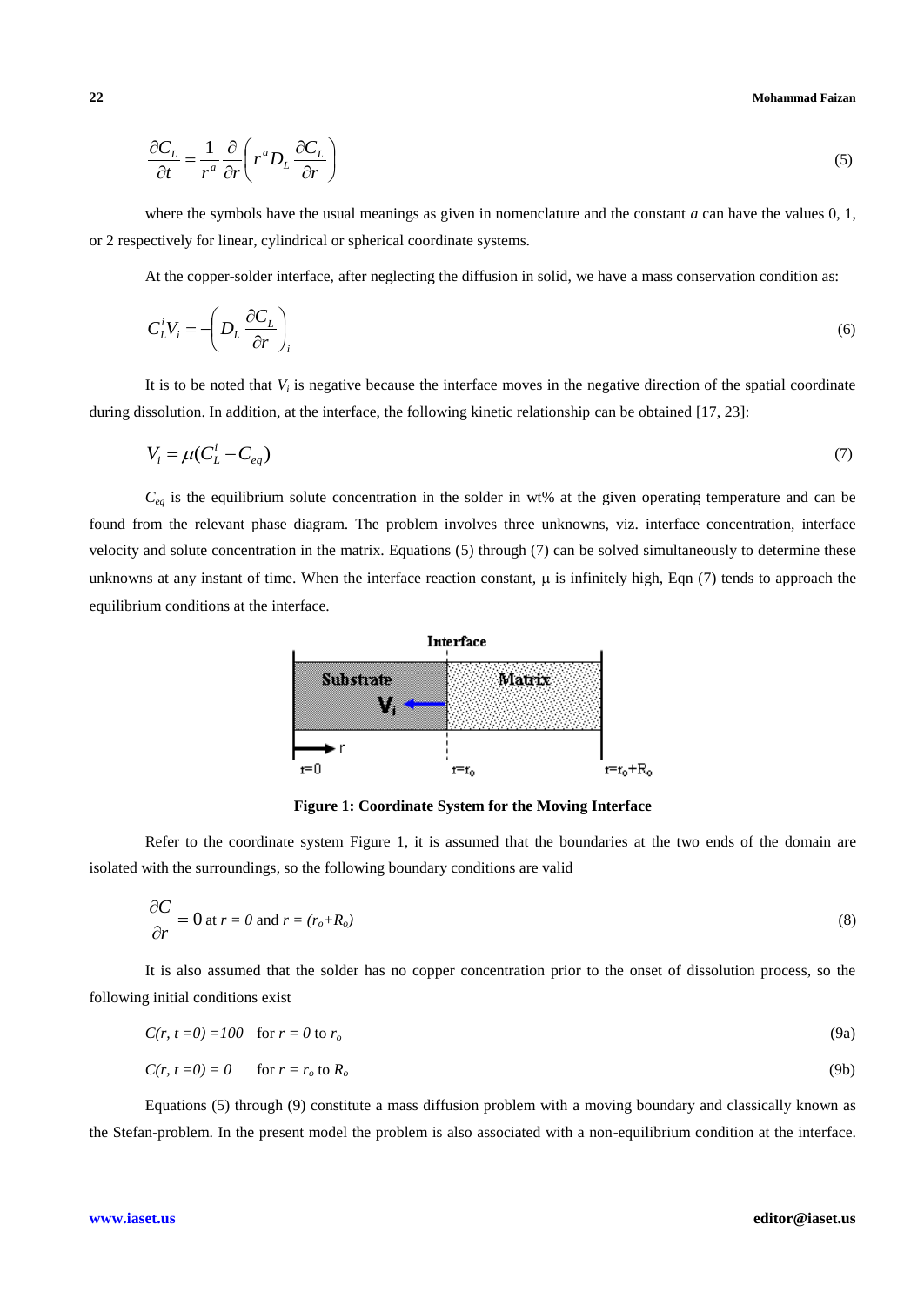Analytical solutions for such problems are available in literature [22]. These analytical solutions suffer through the assumptions of infinite domain and the equilibrium condition at the moving interface.

For the present study, the above system of equations was solved numerically using a control volume approach. A coordinate transformation technique was employed in order to immobilize the moving interface in computational domain. A detailed description of the numerical scheme can be found in our previous papers [19]. A non-uniform grid was used near the interface on the solder side to accurately calculate the large gradient of the solute concentration at the moving boundary.

# **RESULTS AND DISCUSSIONS**

In the present model, one can identify that there are two rate-controlling parameters, which play a critical role in the overall progression of the dissolution of substrate material in the solvent matrix. These two parameters are the interface reaction kinetics coefficient,  $\mu$  and the diffusion coefficient,  $D_L$ . We consider that the soldering process is isothermal and proceeds at 250 $^{\circ}$ C. At this temperature, the solder (pure Sn, Melting Point = 232 $^{\circ}$ C) will be in liquid state. Copper was taken as the substrate material. It has been reported in literature that in liquid state the diffusivity is not very sensitive to the temperature [11]. Therefore, for the present study we take  $D_L = 10^{-9}$  m<sup>2</sup>/sec [18]. It is further assumed that the diffusivity is independent of solder composition.

To study the relative effect of the interface reaction and long-range diffusion on the overall dissolution behavior, concentration and location of the interface together with the dissolution rate were calculated for different values of  $\mu$  for constant diffusivity. A rigorous parametric analysis was carried to establish the rate controlling parameters for the present model. The results of this analysis will be presented in future.



**Figure 2: Comparison of Substrate Dissolution with Experimental Data and Other Model [21]**

The present model was tested to estimate the amount of copper dissolved for a practical case of a copper substrate dissolving in Sn matrix during actual reflow process at 250°C. Results were compared with experimental data Figure 2 and the existing power law model. The phenomenological model [21] well predicted the dissolved thickness for the initial part of the reflow process, but failed to predict the results accurately for higher reflow times. The present model underpredicted the copper dissolution in the early stage of the reflow process, when compared with the experimental data. The underprediction was attributed to the fact that in the present model, the development of intermetallic compound (IMC) at the interface was not considered. For a copper-tin interaction, IMC  $(Cu_0Sn_5)$  is developed at the substrate-solder interface. The IMC can combine more Cu molecules with Sn, thereby increasing the copper solubility in the Sn matrix.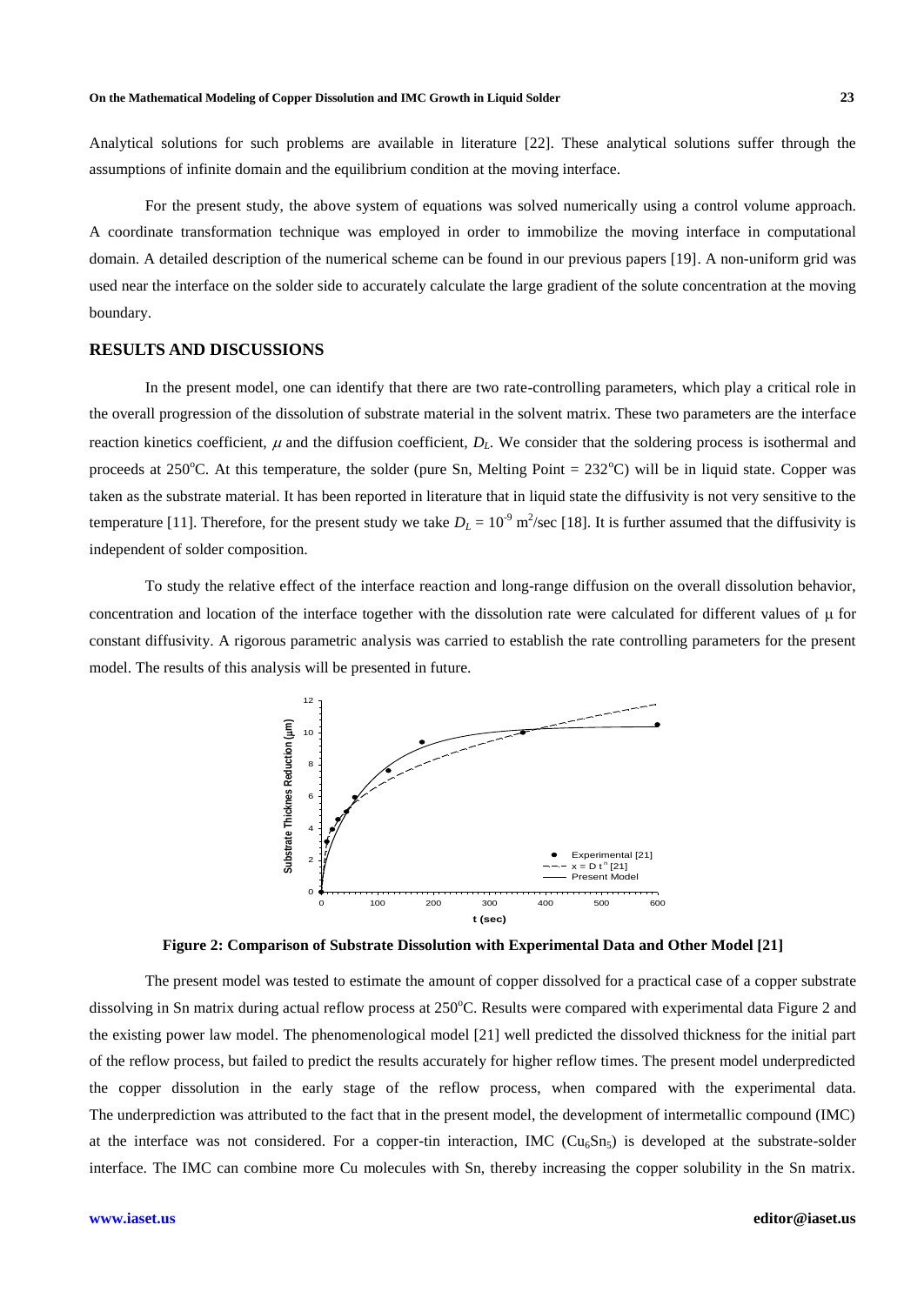It was obvious to note that if the copper from substrate could precipitate into the IMC, it would be possible to dissolve more copper before the solder got saturated with solvent. It is envisaged that the incorporation of IMC in the present model will improve the prediction of the dissolved substrate thickness.

# **CONCLUSIONS**

A critical review of the existing models in literature to model the IMC formation and dissolution of copper in liquid solder had been done. Most of these models are found based on phenomenological approach. A mathematical model based on the basic physics of the cooper dissolution in liquid solder is proposed for estimating the copper dissolution of planar substrate. The problem was solved numerically by using the coordinate transformation technique. It was observed that the interface reactions kinetic and solder diffusivity played a critical role in the overall dissolution of base metal. The relative effects of these parameters were meticulously analyzed. The present model was tested to estimate the consumed thickness of a planar substrate in liquid pure tin solder for actual reflow process. The results matched very well with the experimental data. Based on the present analysis, value for the interface reaction coefficient for copper-tin interaction has been proposed as  $7 \times 10^{-7}$  m/s wt%.

# **REFERENCES**

- 1. Rudolf Strauss, Surface Mount Technology, Butterworth-Heinemann Ltd., 1994.
- 2. Suganuma K., 2001, Advances in lead-free electronics soldering, Current Opinion in Solid State and Materials Science, Vol. 5, pp. 55 – 64.
- 3. Kim H. K.and Tu K. N., 1995, "Rate of consumption of Cu in soldering accompanied by ripening", Applied. Physics Letter, Vol. 67, pp. 2002 – 2004.
- 4. Korhonen T. M., Su P., Hong S. J. et. al., 2000, "Reaction of Lead-Free Solders with CuNi Metallizations", Journal of Electronic Material, Vol. 29, pp. 1194 – 1199.
- 5. Ma D., Wang W. D., and Lahiri S. K., 2002, Scallop formation and dissolution of Cu-Sn intermetallic compound during solder reflow, Journal of Applied Physics, Vol. 91, pp. 3312 – 3317.
- 6. Chen S. W. and Yen Y. W., 1999, Interfacial Reaction in Ag-Sn/Cu Couples, Journal of Electronic Material vol. 28, pp. 1203 – 1208.
- 7. Chan Y. C., Alex C. K., and Lai J. K. L., 1998, Growth kinetic studies of Cu-Sn intermetallic compound and its effect on shear strength of LCCC SMT solder joints, Material Science & Engineering B, Vol., B55, pp. 5-13.
- 8. Lee Y. G. and Duh J. G., 1999, Interfacial morphology and concentration profile in the unleaded solder/Cu joint assembly, Journal of Material Science, Vol. 10, pp. 33 – 43.
- 9. Silvain J.F., Chazelas J., Lahaye M. and Trombert S., 1999, The use of shape memory alloy NiTi particles in SnPbAg matrix: interfacial chemical analysis and mechanical characterization, Material Science & Engineering A, Vol. 273-275, pp 818-823.
- 10. Fouassier O., Chazelas J., Silvian J.F., 2002, Conception of consumable copper reaction zone for a Ni Ti/ Sn Ag Cu composite material, Composites: Part A Vol. 33, pp. 1391-1395.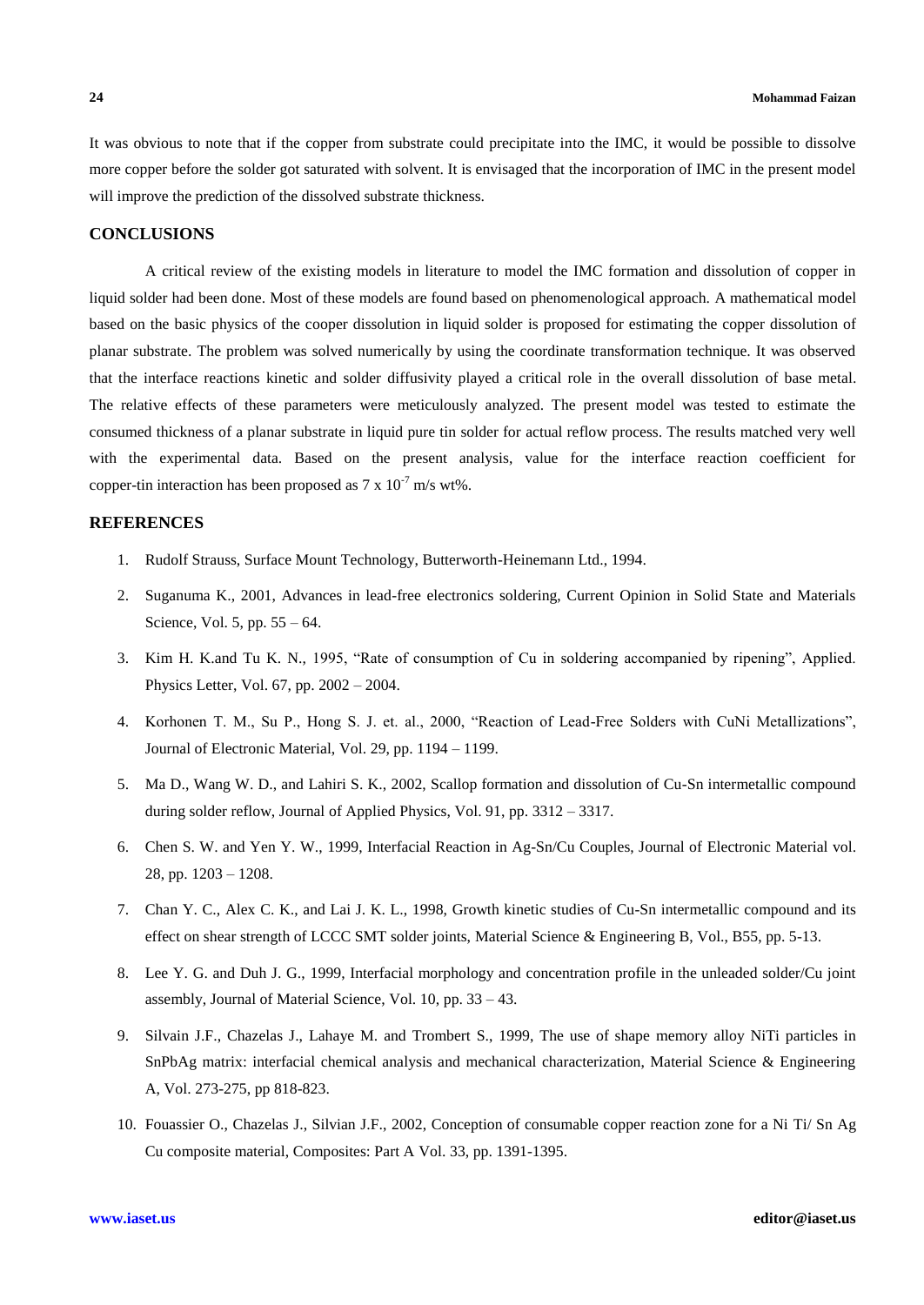- 11. Kim H. K. and Tu K. N., 1996, Kinetic analysis of the soldering reaction between eutectic Sn Pb alloy and Cu accompanied by ripening, Physical Review: B Vol. 53, 12, pp. 16027-16034.
- 12. Whelan M.J., 1969, Mat. Sc. J., Vol. 3, pp. 95-97.
- 13. Baty U.L., Tanzilli R.A. and Heckel R.W., 1970, Metallurgical Transactions, Vol. 1, pp. 1651.
- 14. Tundal U.H. and Ryum N., 1992, Metallurgical Transaction, Vol. 23A, pp. 433.
- 15. Nolfi F.V. Jr., Shewmon P.F. and Foster J.S., 1969, Trans. Met. Soc. AIME, Vol. 245, pp. 1427.
- 16. Aaron H.B. and Kotler G.R., 1971, Metallurgical Transactions, Vol. 2, pp. 393.
- 17. Vermolin F.J. and van der Zwaag S., 1996, A numerical model for the dissolution of spherical particles in binary alloys under mixed mode control, Material Science & Engineering A, Vol. 220, pp. 140-146.
- 18. Hu C. K., Huntington H. B., and Gruzalski G. R., 1983, Physical Review B, Vol. 28, pp. 579.
- 19. Wang G.-X., Prasad V. and Matthys E. F., 1997, An interface-tracking method for rapid planar solidification of binary alloys with application to microsegregation, Material Science & Engineering A, Vol. 225, pp. 47-58.
- 20. Faizan M., McCoy R. A., Lin D. C., and Wang G.-X., 2003, An investigation of copper dissolution and microstructural development in lead-free solders, Proceedings of ASME International Mechanical Engineering Congress and R & D Expo.
- 21. Faizan M., McCoy R. A., Lin D. C., Srivatsan T. S. and Wang G.-X., 2003, An Investigation of Copper Dissolution and Formation of Intermetallic Compound During Soldering, Proceedings of ASME Summer Heat Transfer Conference.
- 22. Vermolin, Vuik F. J. C. and van der Zwaag S., 2002, A mathematical model for the dissolution of stoichiometric particles in multi-component alloys, Material Science & Engineering A, Vol. 328, pp. 14-25.
- 23. Wang G.-X. and Matthys E. F., 1996, Journal of Heat Transfer, Vol. 118, pp. 944-951.
- 24. Chada S., Laub W., Fournelle R. A., and Shangguan D., 1999, An Improved Numerical Method for Predicting Intermetallic Layer Thickness Developed during the Formation of Solder Joints on Cu Substrates, J. Electron. Mater. Vol. 28, pp. 1194-1202.
- 25. Ghosh G., 2000, Coarsening kinetics of Ni3Sn<sup>4</sup> scallops during interfacial reaction between liquid eutectic solders and Cu/Ni/Pd metallization, J. of Appl. Phys. 88:6887-6897.
- 26. Shaefer M., Laub W., Sabee J. M., and Fournelle R. A. (1996) "A Numerical for Predicting Intermetallic Layer Thickness Developed During the Formation of Solder Joints," J. Electron. Mater., Vol. 25: 992-2003
- 27. Kim H. K. and Tu K. N., 1995, Rate of consumption of Cu in soldering accompanied by ripening, Appl. Phys. Lett. Vol. 67: 2002 – 2004.
- 28. Kim H. K. and Tu K. N., 1996, Kinetic analysis of the soldering reaction between eutectic Sn-Pb alloy and Cu accompanied by ripening, Phys. Rev. B, 53:23, 16027-16034
- 29. Gusak A. M. and Tu K. N., 2002, Kinetic theory of flux driven ripening, Phys. Rev. B, 66:11, 1- 14.